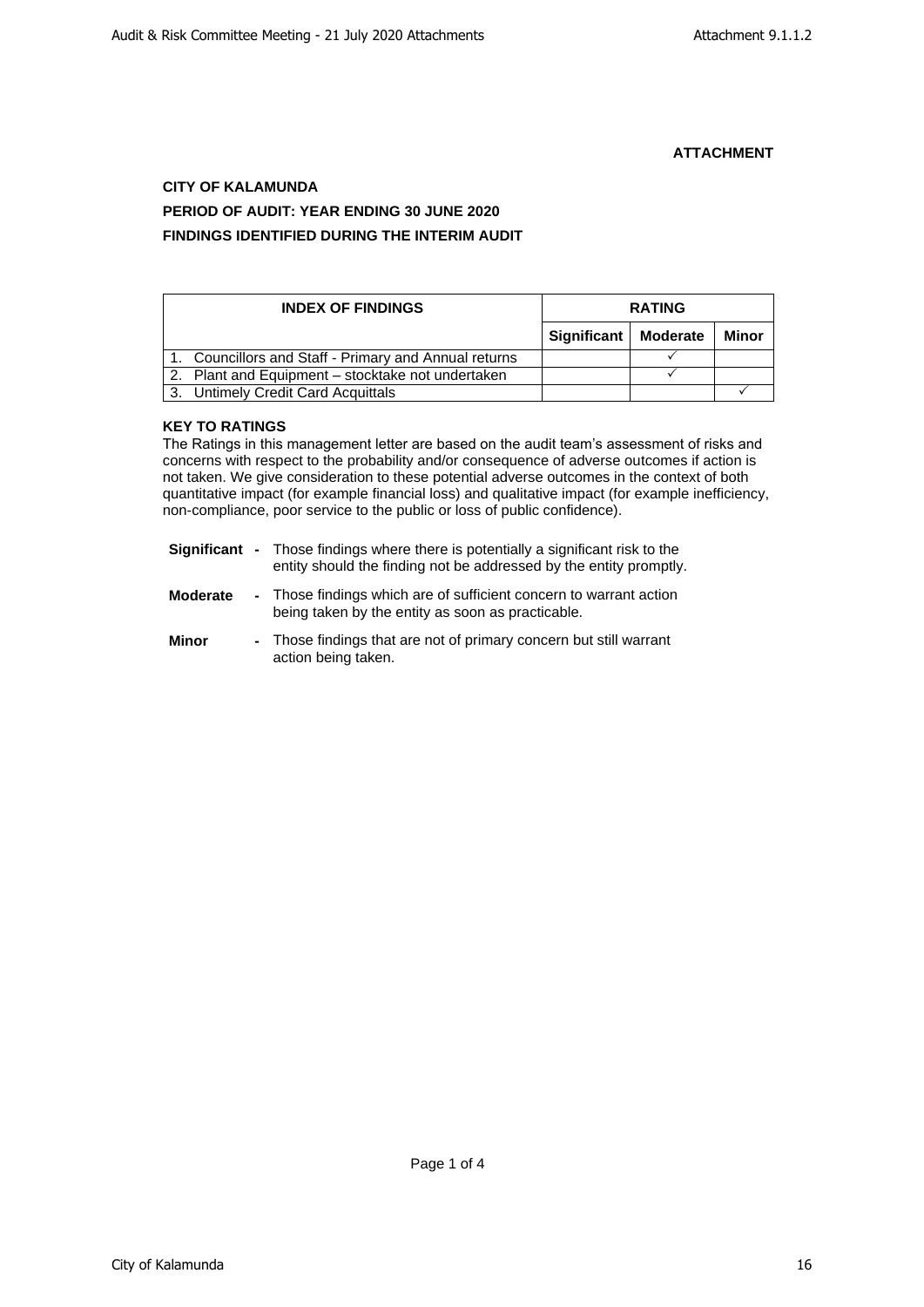# **CITY OF KALAMUNDA PERIOD OF AUDIT: YEAR ENDING 30 JUNE 2020 FINDINGS IDENTIFIED DURING THE INTERIM AUDIT**

### **1. Councillors and Staff – Primary and Annual Returns**

# **Finding**

Whilst reviewing the annual and primary returns of Councillors and staff we noted 3 returns with incomplete (blank) sections.

# **Rating: Moderate**

#### **Implication**

There is an increased risk that returns may be amended without appropriate authorisation if all sections are not completed.

#### **Recommendation**

To help ensure compliance with the Local Government Operational Guidelines, each section on both the primary and annual returns is to be completed with relevant disclosure. We note it is acceptable to indicate on the return that the question is not applicable (N/A), or was answered in a previous return, but leaving sections blank is not recommended practice.

#### **Management Comment**

Agreed. The issues identified are noted and the City's current practices will be strengthened to ensure all returns comply with the advice provided by the Department.

**Responsible Person:** Governance Advisor<br>**Completion Date:** 31 August 2020 **Completion Date:**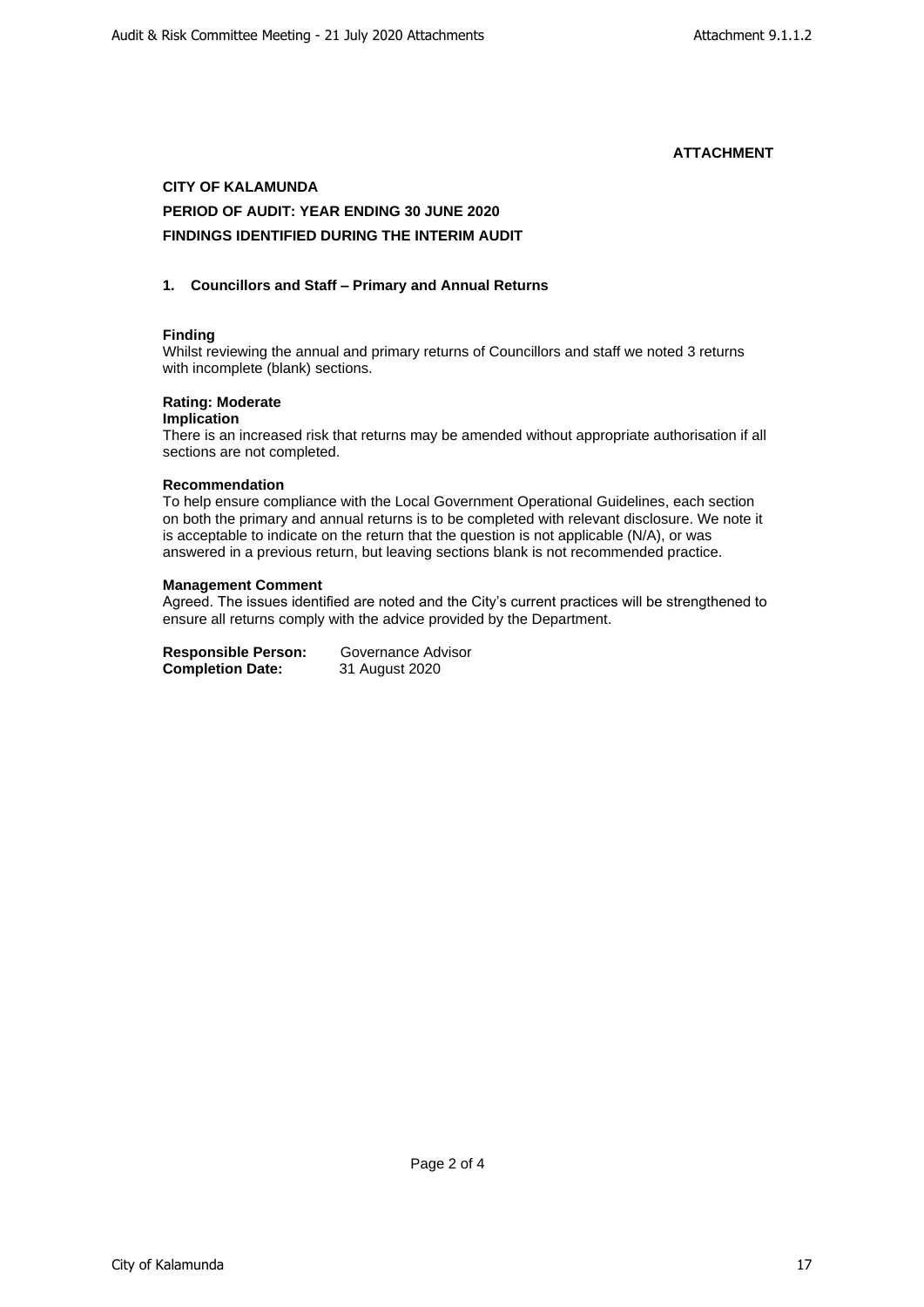# **CITY OF KALAMUNDA**

# **PERIOD OF AUDIT: YEAR ENDING 30 JUNE 2020 FINDINGS IDENTIFIED DURING THE INTERIM AUDIT**

### **2. Plant and Equipment – Stocktake not Undertaken**

# **Finding**

Our review of plant and equipment identified that there is currently no periodic stocktake process in place

# **Rating: Moderate**

# **Implication**

The absence of a periodic asset stocktake means that discrepancies between the accounting and physical records will not be detected and corrected on a timely basis. This could result in failure to detect theft or loss and/or misrepresentation of asset balances in the annual financial report.

### **Recommendation**

Management should ensure that periodic stocktakes are carried out to confirm the existence of assets.

#### **Management Comment**

Agreed. Noting that this relates to only 1% of the City's assets. There are other existing controls to ensure the safe custody of this asset class, however, the City will investigate the costs and benefits involved in periodic stocktakes.

| <b>Responsible Person:</b> | Manager Asset and Waste Operations/ Manager Financial Services |
|----------------------------|----------------------------------------------------------------|
| <b>Completion Date:</b>    | 31 October 2020                                                |